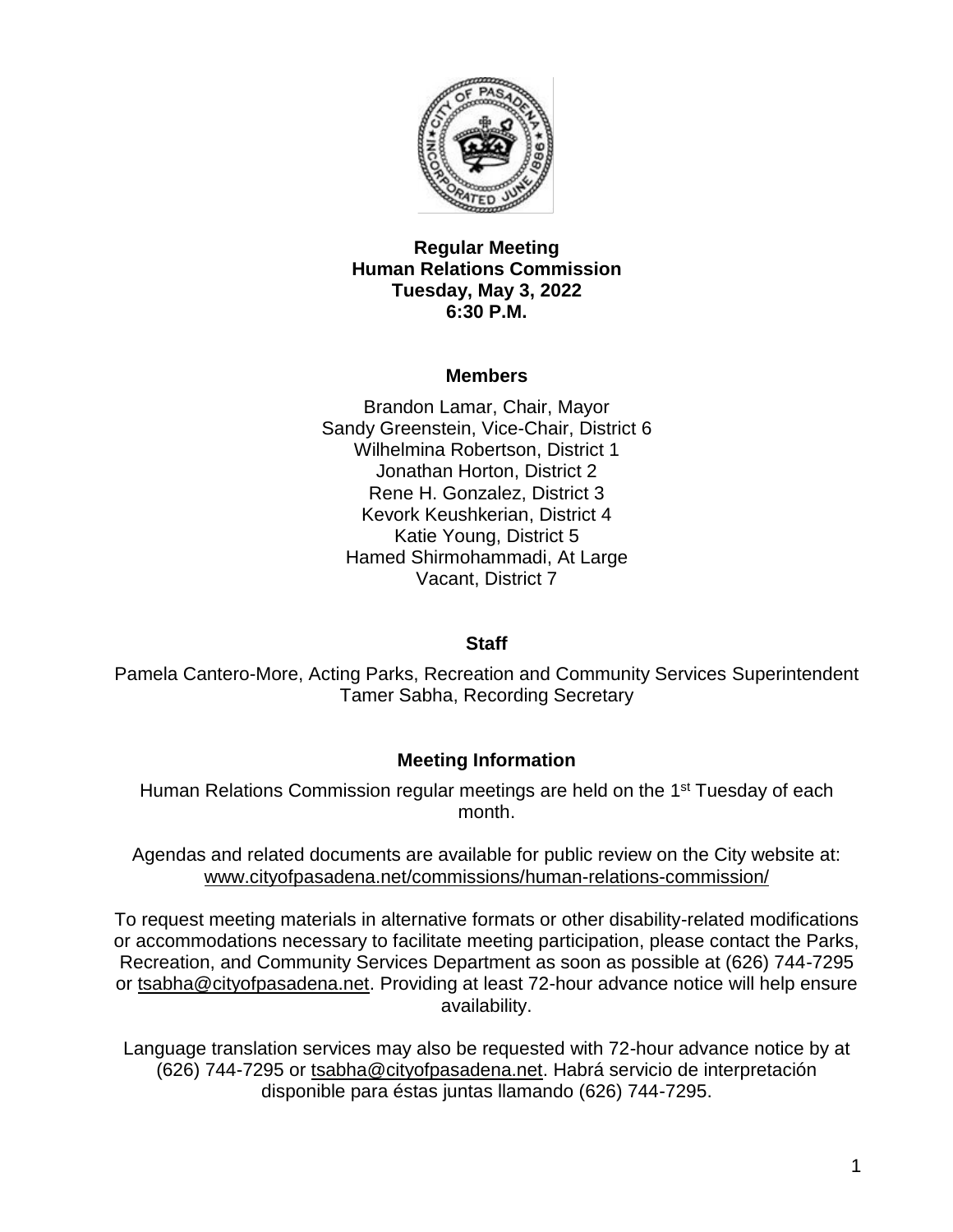## **Public Participation**

The following meeting will take place solely by teleconference/videoconference.

Members of the public may participate electronically in the open session portion of the meeting.

Access to the meeting is as follows:

## **Video Conference:** <https://us02web.zoom.us/j/86843087076>

## **OR**

**Phone:** 1 (669) 900-6833 – Webinar ID: 868 4308 7076

# **Public Comment Instructions**

If you wish to provide comments, you may do so as follows:

## **1. Advance correspondence, to become part of the record:**

Members of the public may submit correspondence of any length prior to the start of the meeting, at the following email address: [tsabha@cityofpasadena.net.](mailto:tsabha@cityofpasadena.net) These comments will be provided to the members of the body if received by 5:30 p.m. on the day of the meeting, and will become part of the meeting record. They will not be read aloud. Correspondence received after that time will be provided to members of the body later.

## **2. Live public comments during the meeting:**

During the meeting, members of the public may provide live public comment on an agenda item, at the time the Chair solicits public comment, by either (a) if using the Zoom program, selecting the "raise hand" function; or (b) if participating by telephone, pressing \*9 to raise your hand. Public comments are limited to 3 minutes each, and the Chair or the Commission may limit this time if reasonable under the circumstances.

Your phone call to the Commission meeting will be recorded as part of the Commission meeting. By staying on the line and making public comment during the Commission meeting, you are agreeing to have your phone call recorded.

If you need a reasonable modification or accommodation pursuant to the Americans with Disabilities Act because you are unable to participate electronically as set forth above, please contact the Parks, Recreation and Community Services Department as soon as possible at (626) 744-7295 or [tsabha@cityofpasadena.net.](mailto:tsabha@cityofpasadena.net)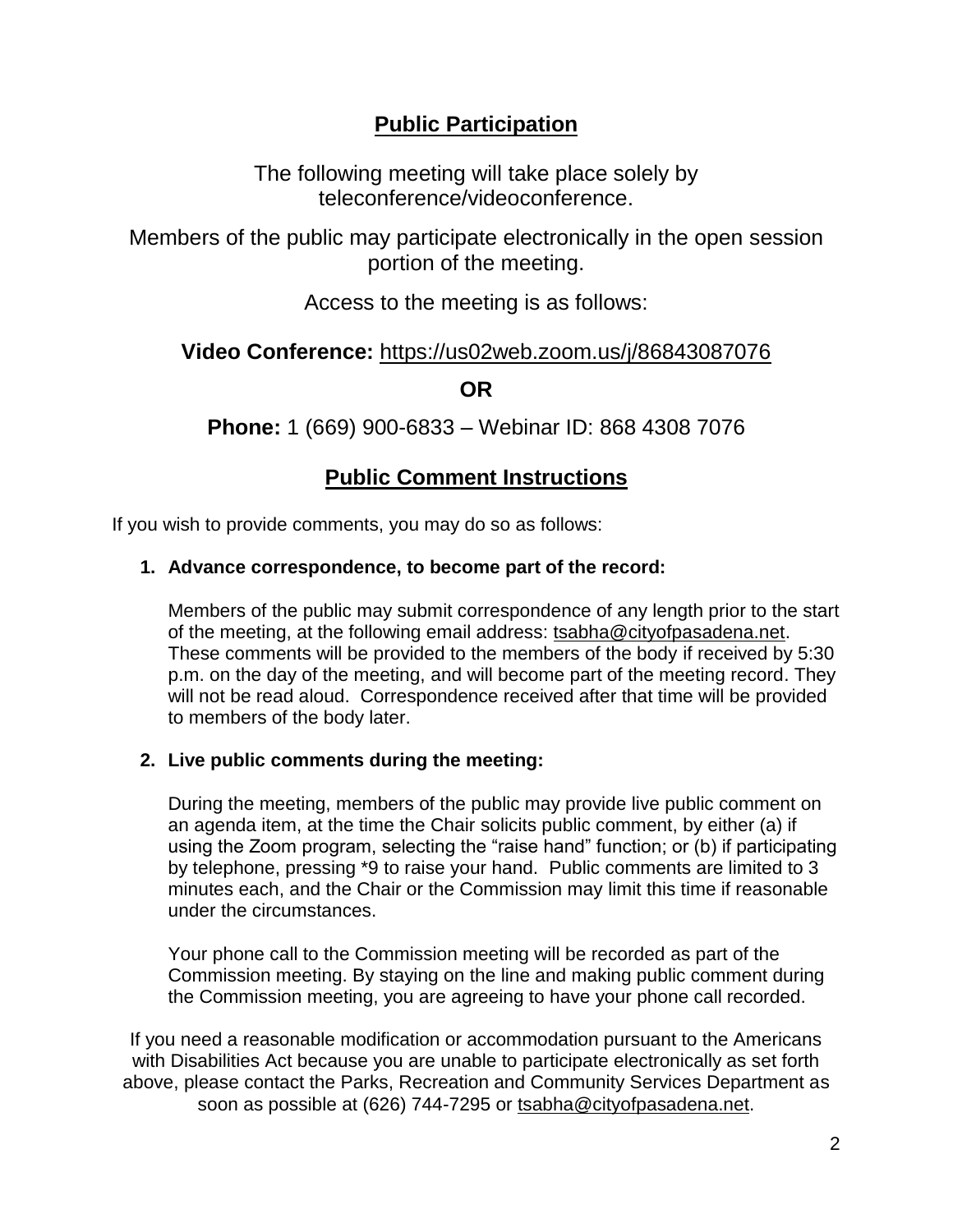

## **Regular Meeting Human Relations Commission Tuesday, May 3, 2022 6:30 P.M.**

- **1. Call to order**
- **2. Roll call**
- **3. Public comments for items not on the agenda**
- **4. Approval of minutes**
	- April 5, 2022\*

#### **5. New business Information Items**

- Presentation from the Pasadena Police Department about reporting hate crimes – Lt. Javier Aguilar
- Presentation about the role of the City's Public Information Office Lisa Derderian (Public Information Officer)
- Presentation from the Public Information Office about misinformation Lisa Derderian (Public Information Officer)

### **Action Items**

- Establish Nominating Committee for FY 2022-2023 Commission Officers Chair Lamar
- Finalize the date and time of the Annual Meeting

### **6. Old business Action Items**

- Discussion to create additional action items for Work Plan Objective #1 (Advise and Engage City Council) about hate crimes
- Commission work plan updates and discussion\*
- **7. Reports/comments from the Chair**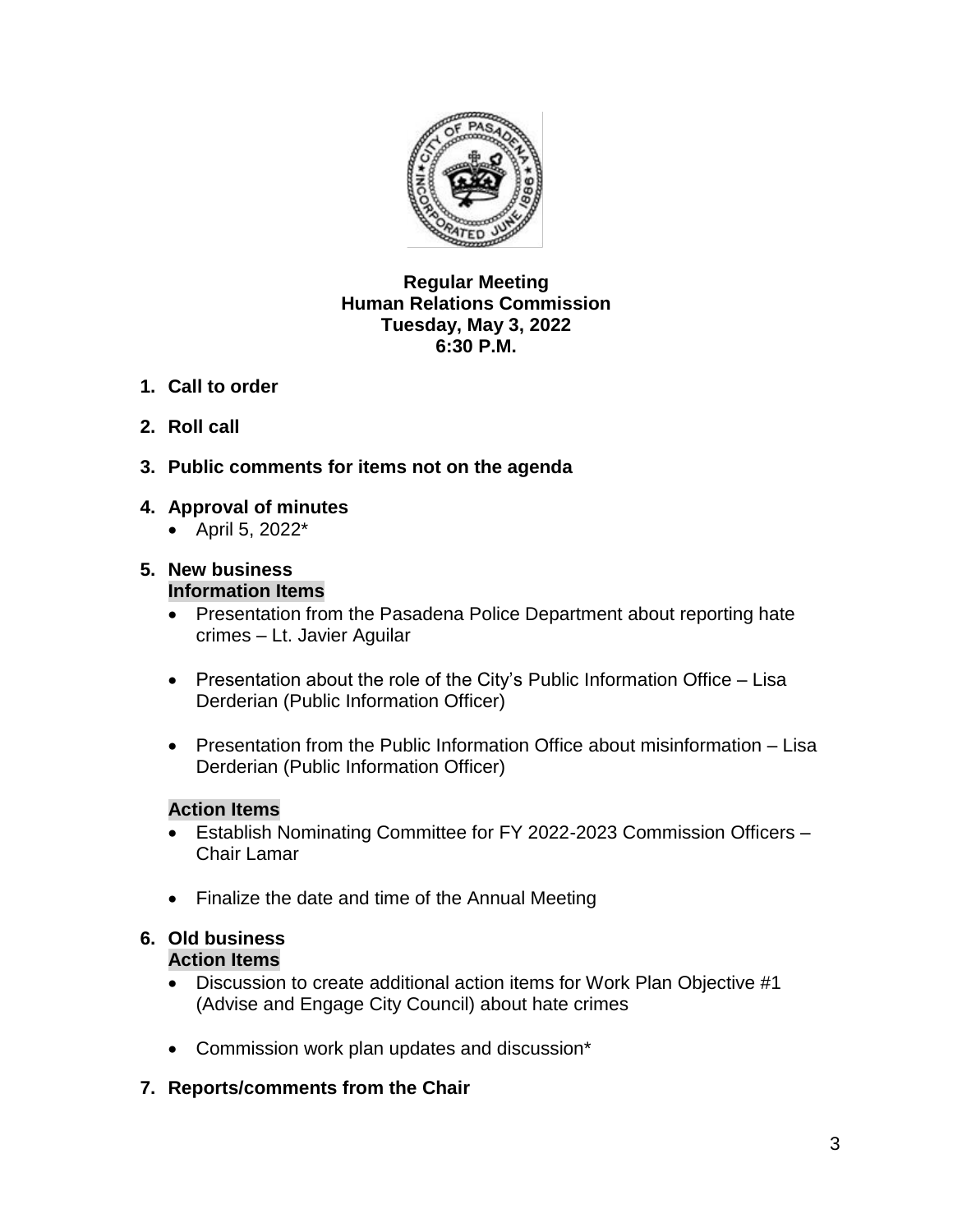- **8. Comments from Commissioners**
- **9. Staff comments**
- **10. Upcoming meeting agenda items**
- **11. Adjournment**
- \*Attachments

Posting statement: I hereby certify that this Agenda, in its entirety was posted on the City Council Chamber Board S249, and the bulletin board in the rotunda area at City Hall, 100 North Garfield Avenue on or before the 28<sup>th</sup> day of April 2022, by 5:30 p.m. The agenda may be viewed at the City's website at [www.cityofpasadena.net/commissions/](http://www.cityofpasadena.net/commissions/xxxxxxxxx) human-relations-commission/.

 $\overline{\phantom{a}}$ Brandon Lamar, Chair Human Relations Commission

**\_\_\_\_**

Tamer Sabha, Recording Secretary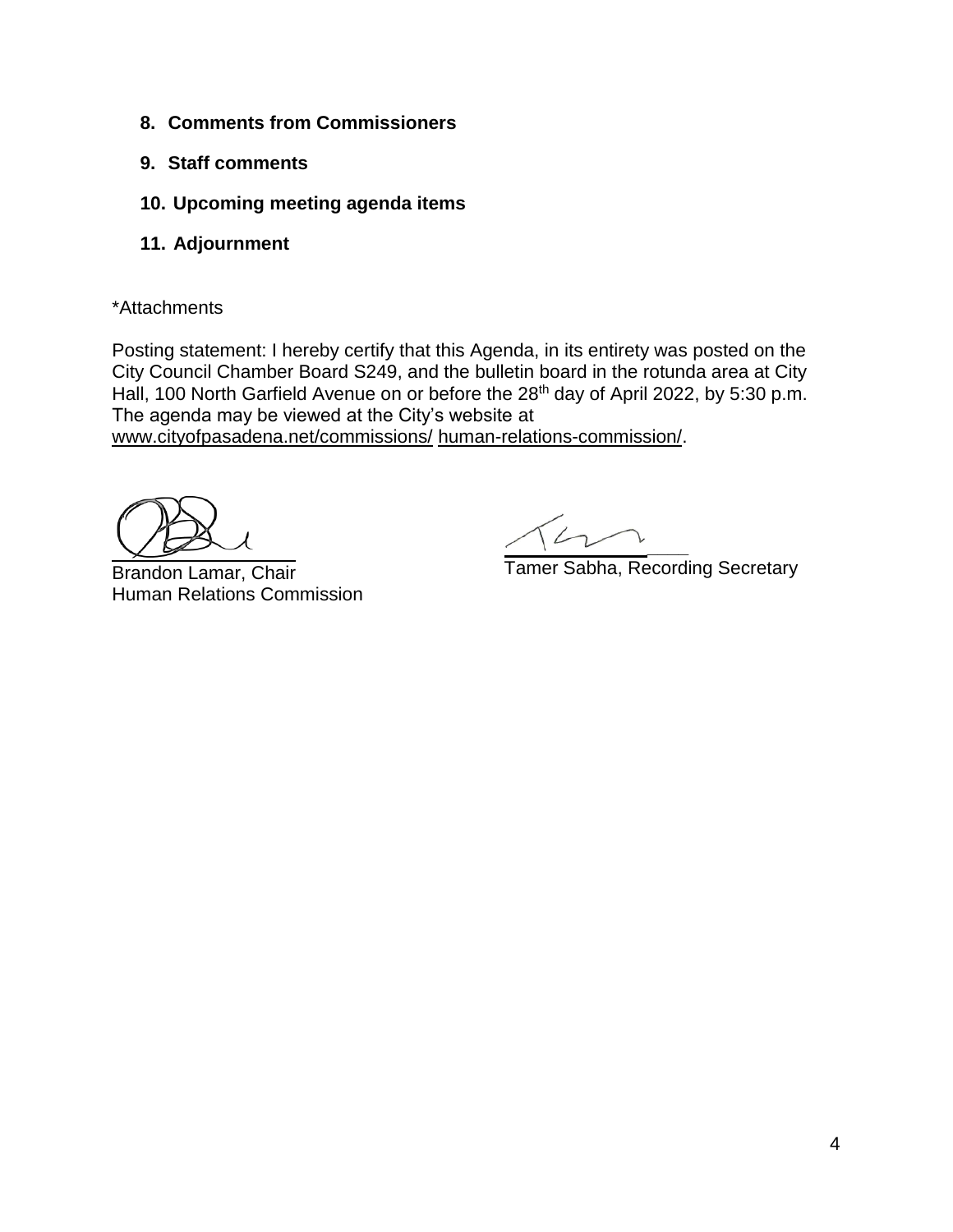

## **Draft Minutes**

## **Regular Meeting Human Relations Commission Tuesday, April 5, 2022 6:30 P.M.**

**Commissioners Present:** Sandy Greenstein, Jonathan Horton, Kevork Keushkerian, Brandon Lamar, Wilhelmina Robertson, Hamed Shirmohammadi (departed 6:53 PM, rejoined 6:55 PM), Katie Young

**Commissioners Absent:** Rene Gonzalez (unexcused)

**Staff Present:** Pamela Cantero-More, Lola Osborne, Tamer Sabha

## **1. Call to Order**

Chair Lamar called the meeting to order at 6:32 PM.

## **2. Roll call**

Staff (Sabha) called the roll and a quorum was established for the Commission.

**3. Public comments for items not on the agenda** None

### **4. Approval of minutes**

After review, it was moved (Keushkerian) and seconded (Robertson) to approve the Minutes of the March 1, 2022 regular meeting as amended below. (Motion unanimously carried)

In Favor: Lamar, Greenstein, Robertson, Horton, Keushkerian, Young, Shirmohammadi

Amended Text:

**8. Comments from Commissioners**

Vice-Chair Greenstein provided the following comments:

- Asked staff to correct the term limit information on the Commission's webpage *which states that her term ended in June 2021, however it will actually end in June 2023.*
- **10. Upcoming meeting agenda items** - *Discussion about misinformation and disinformation*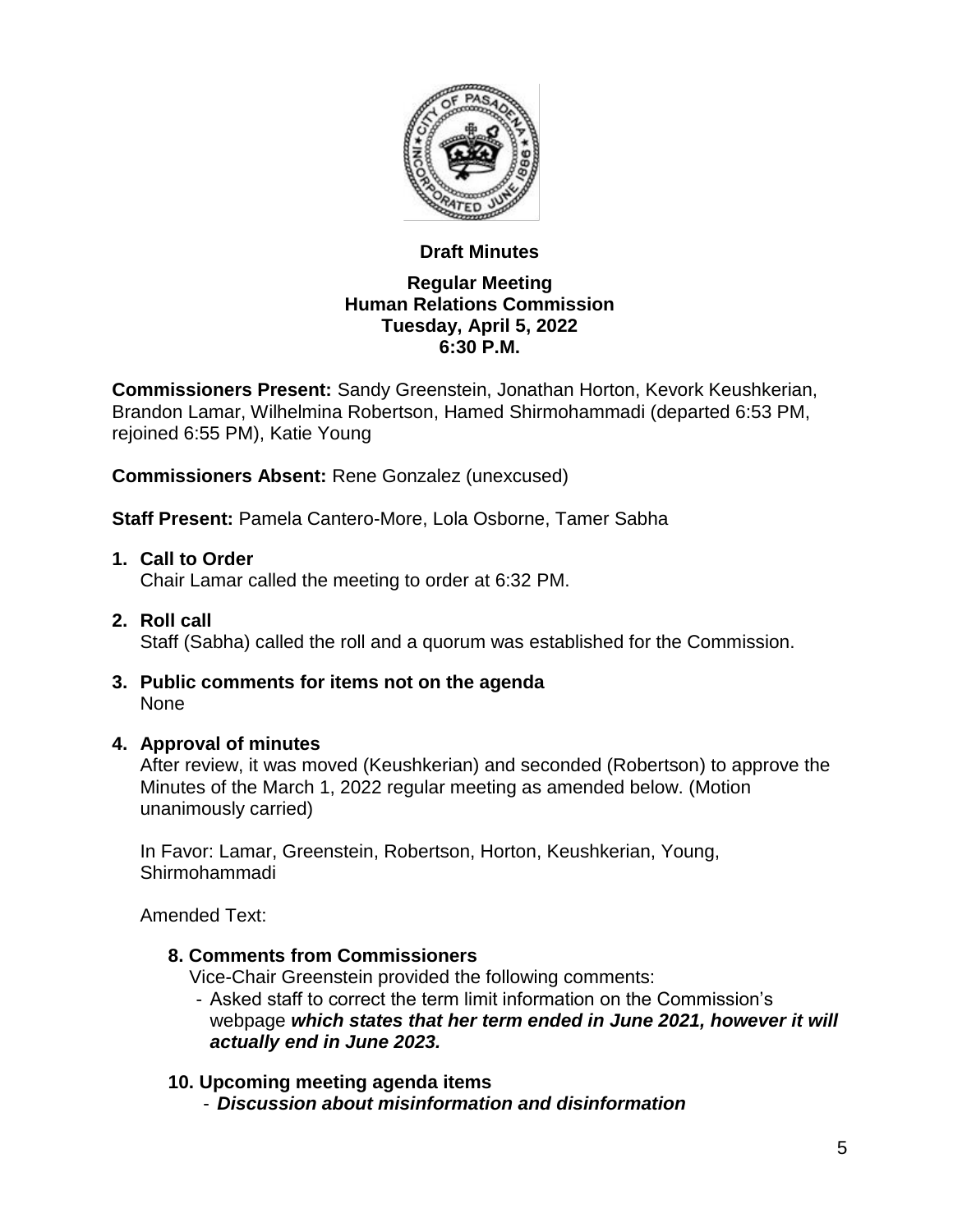## **5. New business**

 **Discussion to create additional action items for Work Plan Objective #1 (Advise and Engage City Council) about hate crimes**

The Commission discussed creating an additional action item for Work Plan Objective #1 (Advise and Engage City Council) about hate crimes and requested a presentation from the Pasadena Police Department. The Commission also requested a presentation from the Public Information Office at the May meeting about their role in the City.

## **6. Old business**

 **Review Pasadena Police Department Community Brief for January and February 2022**

The Commission reviewed and discussed the Pasadena Police Department Community Brief for January and February 2022.

 **Discussion to continue regarding the Human Relations Commission Annual Awards Ceremony**

After discussion, it was moved (Greenstein) and seconded (Young) to cancel the Human Relations Commission Annual Awards Ceremony. (Motion unanimously carried)

In Favor: Lamar, Greenstein, Robertson, Horton, Keushkerian, Young, Shirmohammadi

 **Review and approve the new language for the Mills Place Plaques, regarding inaccuracies pertaining to a Chinese business and settlers in Pasadena**

After discussion, it was moved (Robertson) and seconded (Greenstein) to accept the Mills Place Plaque language, including the modifications read by Vice-Chair Greenstein that were sent by Pasadena Heritage, with the stipulation that the approved language be presented to the Chinese Historical Society of Southern California, the Chinese American Museum, and other Asian American organizations for review. (Motion unanimously carried)

In Favor: Lamar, Greenstein, Robertson, Horton, Keushkerian, Young, Shirmohammadi

Approved language:

MILLS PLACE \_\_\_\_\_\_\_\_\_\_\_\_\_\_\_\_\_\_\_\_\_\_\_\_\_\_\_\_\_\_\_\_\_\_\_\_\_\_\_\_\_\_\_\_\_\_

DEDICATED TO THE MEMORY OF YUEN KEE LAUNDRY AND THE EARLY CHINESE SETTLERS OF PASADENA, WHO HELPED BUILD THE RAILROADS, LABORED ON THE CITRUS AND GRAPE FARMS, AND ESTABLISHED SUCCESSFUL BUSINESSES.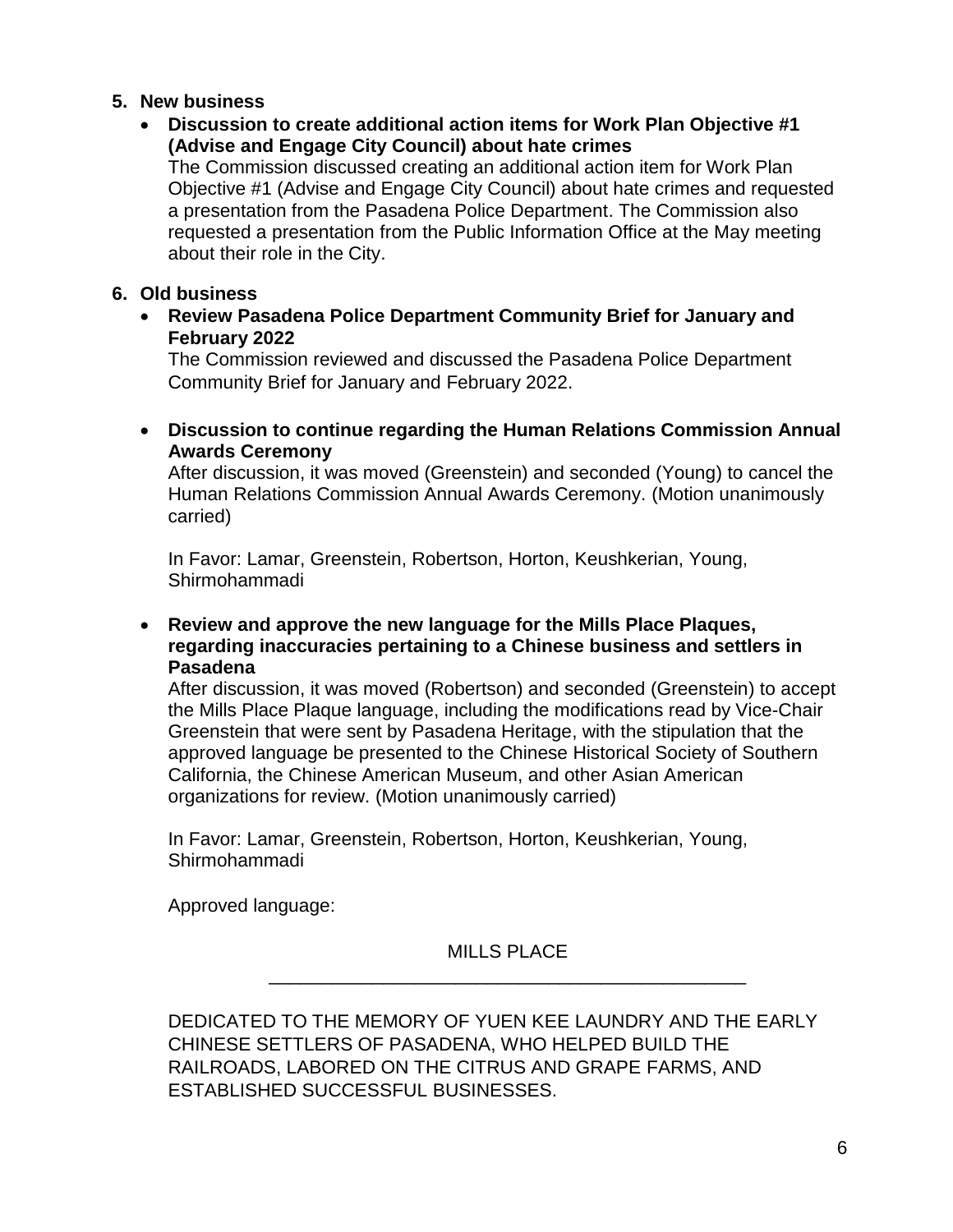ON NOVEMBER 6, 1885, A MOB THREW STONES INTO THE LAUNDRY, BREAKING A KEROSENE LAMP THAT BURNED THE BUILDING DOWN. THE NEXT DAY, THE CITY BARRED ALL CHINESE IMMIGRANTS FROM LIVING IN THE CENTRAL PORTION OF THE CITY.

THIS TRIBUTE ACKNOWLEDGES THE WORK AND SACRIFICE OF ALL CHINESE SETTLERS WHO HELPED TO BUILD OUR CITY AND OUR NATION, RECOGNIZES THEIR FORTITUDE, COURAGE AND RESILIENCE, AND THANKS THEM FOR THEIR CONTRIBUTIONS. PASADENA'S MARCH TOWARD JUSTICE IS NOT COMPLETE AND MUST CONTINUE IN EACH GENERATION.

### **Commission work plan updates and discussion**

After discussion, it was moved (Keushkerian) and seconded (Horton) to approve the work plan updates as discussed. (Motion unanimously carried)

In Favor: Lamar, Greenstein, Robertson, Horton, Keushkerian, Young, Shirmohammadi

**7. Reports/comments from the Chair** None

## **8. Comments from Commissioners**

Vice-Chair Greenstein requested staff notify the Commission when an agenda item is removed along with an explanation for the removal of the item.

Commissioner Keushkerian provided the following comments:

- Sunday, April 24 will be the 107<sup>th</sup> commemoration of the 1915 Armenian Genocide; and
- Shared that \$35 million dollars were raised to build an Armenian-American museum in Glendale, with Congressman Adam Schiff and State Senator Anthony Portantino securing State and Federal funds for the museum.

## **9. Staff Comments**

Staff (Cantero-More) provided information about the Great Egg Scramble event for children and families taking place at Robinson Park and Victory Park on Saturday, April 9.

### **10. Upcoming meeting agenda items**

- Discussion about misinformation and disinformation
- Presentation from the Pasadena Police Department
- Presentation from the Public Information Office
- Review motion from the March meeting to support the Martin Luther King Community Coalition's Annual Essay and Art Contest in 2023

## **11.Adjournment**

It was moved (Robertson) and seconded (Keushkerian) to adjourn the regular meeting. (Motion unanimously carried) The meeting was adjourned at 8:06 PM.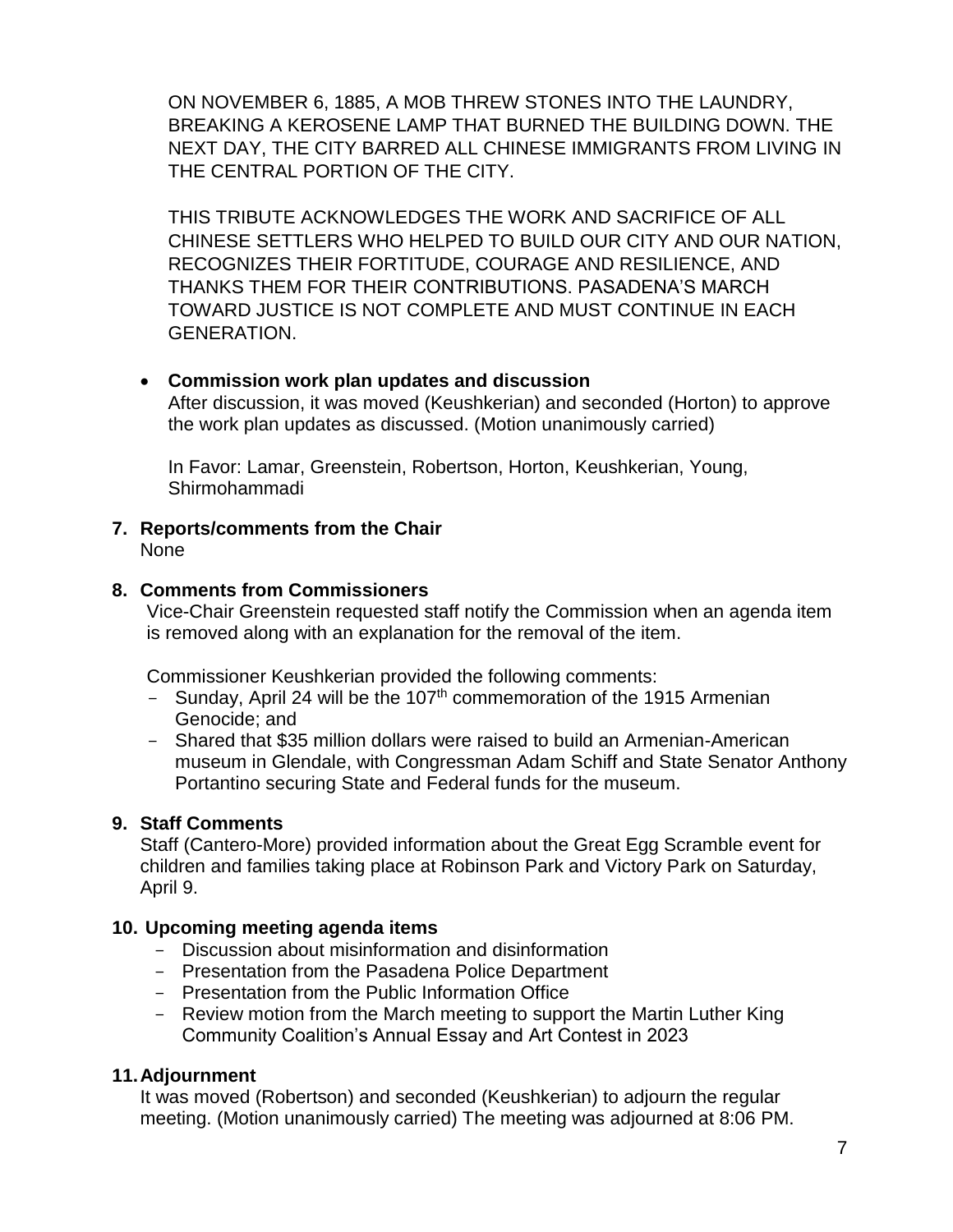## **City of Pasadena Human Relations Commission Work Plan: 07/01/2021 – 06/30/2022**

## **Mission:**

The purpose of this Commission is to aid the City in achieving better human relations in City government, and to provide assistance to private persons and groups in promoting good will and better relations among all people.

## **FY 2021-2022 Objectives:**

Objective #1 – [Advise and Engage City Council](#page-8-0)

- [Objective #2 –](#page-14-0) Public Forums
- [Objective #3 –](#page-17-0) Collaborations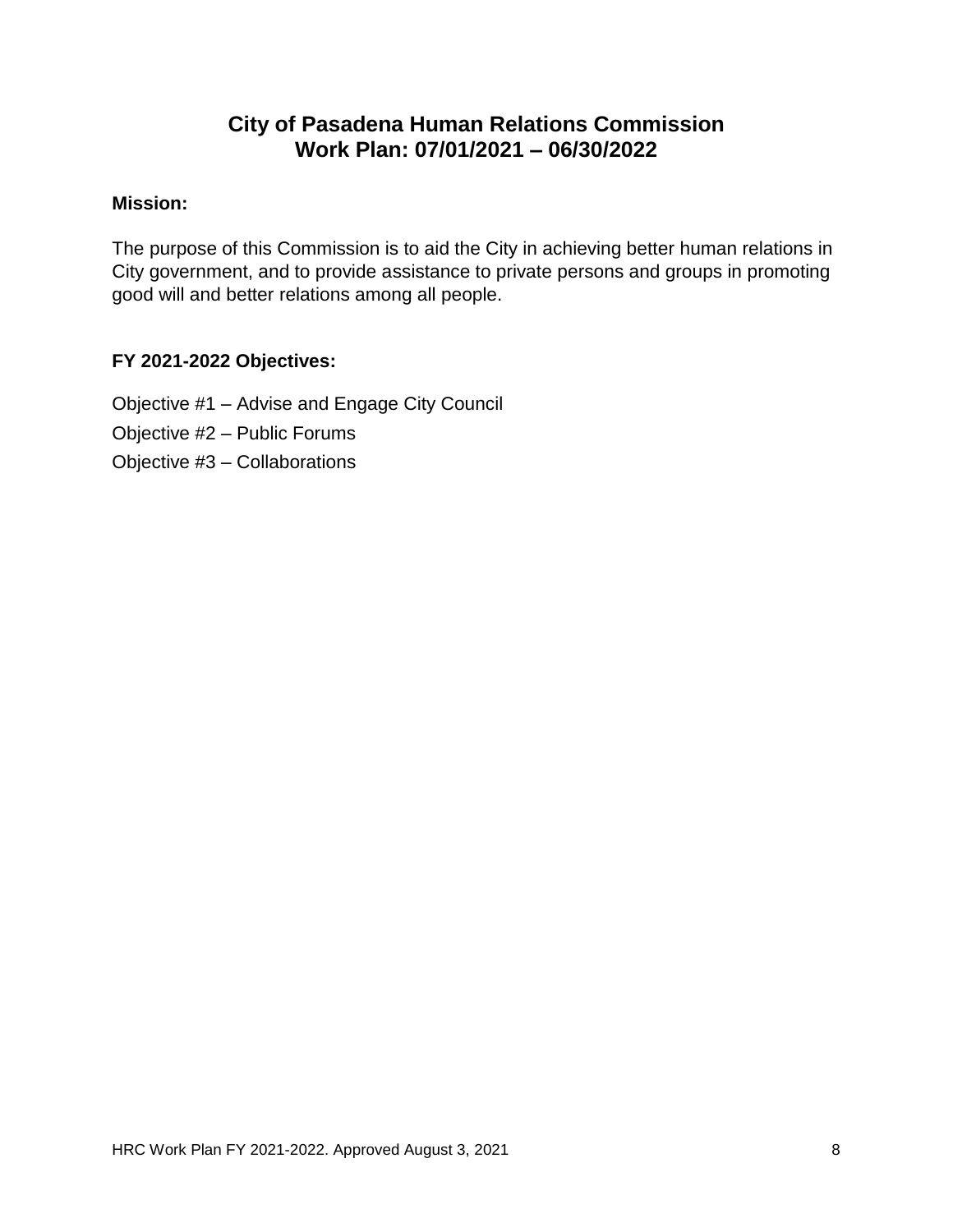# **Objective #1 – Advise and Engage City Council**

<span id="page-8-0"></span>To advise and engage City Council on Human Relations issues of public, local and national concerns with regular updates to provide an opportunity to review and understand issues for the decision-making process.

Commissioners: Robertson, Greenstein, Young

#### **Action Items:**

- Encourage City Councilmembers to enhance their online presence in order to foster diverse community relationships and increase interpersonal communication with residents.
- Engage youth interns to perform social media analyses of community connectedness and responsivity to Councilmembers' content in order to assess local issues.
- Inform, on a monthly basis, Councilmembers of HRC meeting action items and local needs in order to report discussion outcomes during commission meetings.
- Render a recommendation regarding the Mills Place Plaque:
	- Staff to begin the process to create a new plaque solely dedicated to acknowledging this event,
	- Host a public event to educate the public about the atrocious events from 1885, or
	- Work with City staff to initiate a press release to share with the Pasadena community.
- Attend Council District meetings to share the progress of Commission-related activities as needed.
- Form an ad hoc committee to examine the proposed Pasadenans Empowering Parent Participation in Education Governance (PEPPEG) initiative that would allow all parents of Pasadena Unified School District (PUSD) children, including noncitizen parents, to vote in PUSD School Board elections. **(Completed November 2021)**
	- Ad hoc committee to examine the PEPPEG initiative: Lamar, Greenstein, Gonzalez

### **Work Plan Updates:**

July 2021:

 Staff removed the link to the existing Human Relations Commission Community Survey from the Commission's webpage.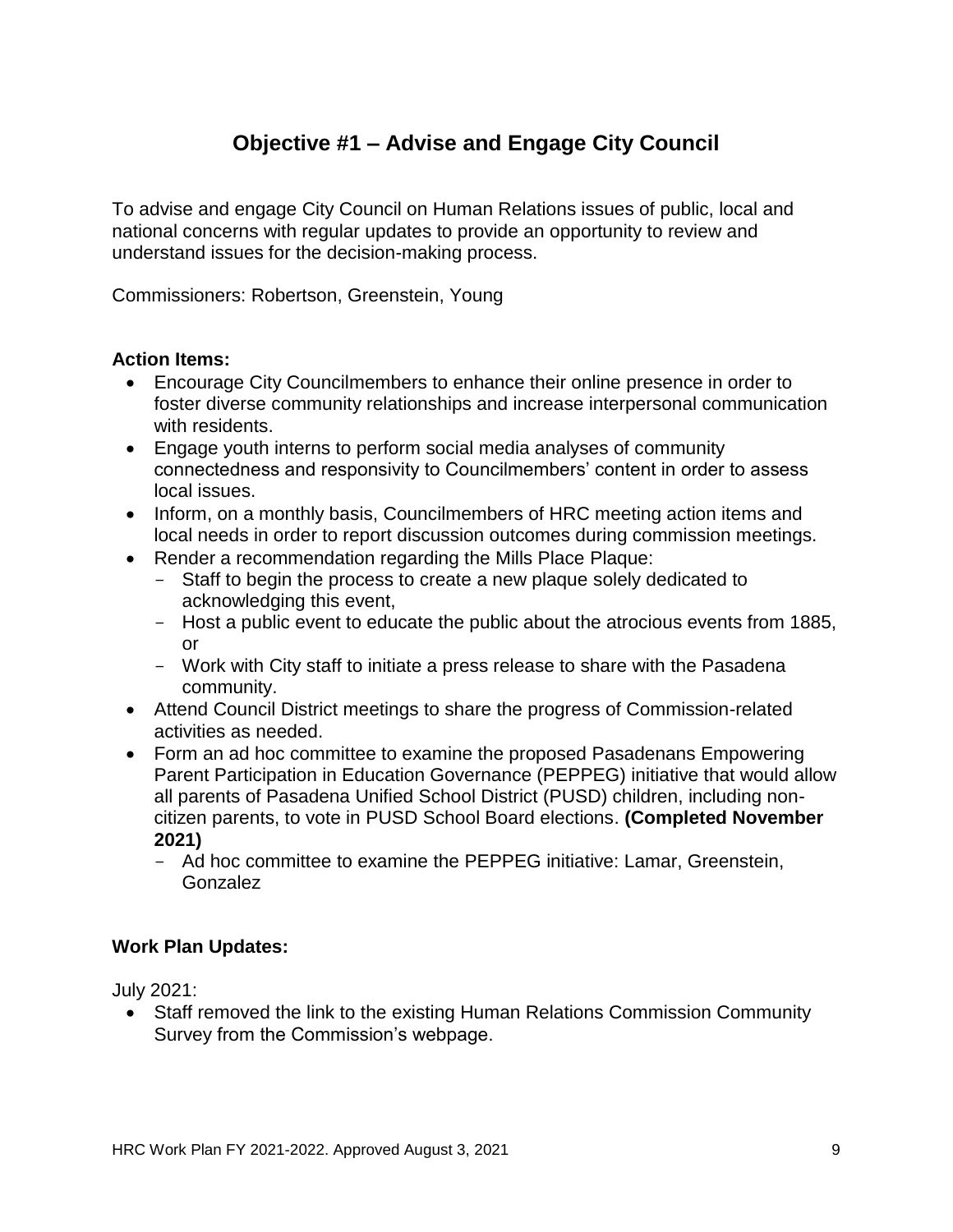August 2021:

 Commissioner Robertson provided an update that she contacted Councilmember Hampton after the meeting in July to share what the Commission is working on in FY 2021-2022.

September 2021:

- Four out of seven Commissioners contacted their Councilmember after the meeting in August to highlight what the Commission is currently working on.
- Staff (Taylor) confirmed that the Commission can request an intern to assist with work plan objectives and requested the Commission to send a list to staff of tasks required to help narrow down the list of available candidates.
- Staff (Taylor) advised the Commission that one Commission cannot recommend a policy to a parallel Commission (Historic Preservation Commission).

October 2021:

- The Commission voted to approve the addition of an action item to form an ad hoc committee to examine the proposed Pasadenans Empowering Parent Participation in Education Governance (PEPPEG) initiative that would allow all parents of Pasadena Unified School District (PUSD) children, including non-citizen parents, to vote in PUSD School Board elections.
- Chair Lamar appointed himself, Vice-Chair Greenstein, and Commissioner Gonzalez to an ad hoc committee to study the PEPPEG initiative
- Update from Commissioners attending City Council District meetings and communicating with their Councilmember:
	- o Vice-Chair Greenstein attended two community events and spoke to Councilmember Madison's District Liaison Takako Suzuki asking if they would like to add articles about the work of the Commission to District 6 newsletters.
	- $\circ$  Commissioner Robertson sent an email updating Councilmember Hampton about the Commission meeting in September.
	- o Commissioner Young shared that Councilmember Rivas will be scheduling a meeting for all District 5 Commission representatives.
	- o Commissioner Robinett attended Councilmember Williams' virtual town hall meeting on Wednesday, September 30, which included presentations from Police Chief Perez and the Department of Transportation.
	- o Commissioner Keushkerian sent an email to Councilmember Masuda's District Liaison Noreen Sullivan requesting that she be included in future District 4 meetings.
	- o Commissioner Gonzalez attended Councilmember Kennedy's community meeting on Wednesday, September 22, which included presentations from the Department of Transportation and the Police Department.
- Commissioner Young drafted a job description and duties for a ROSE program intern that was sent to Staff (Taylor). Commissioner Young volunteered to supervise the ROSE Intern once they are assigned.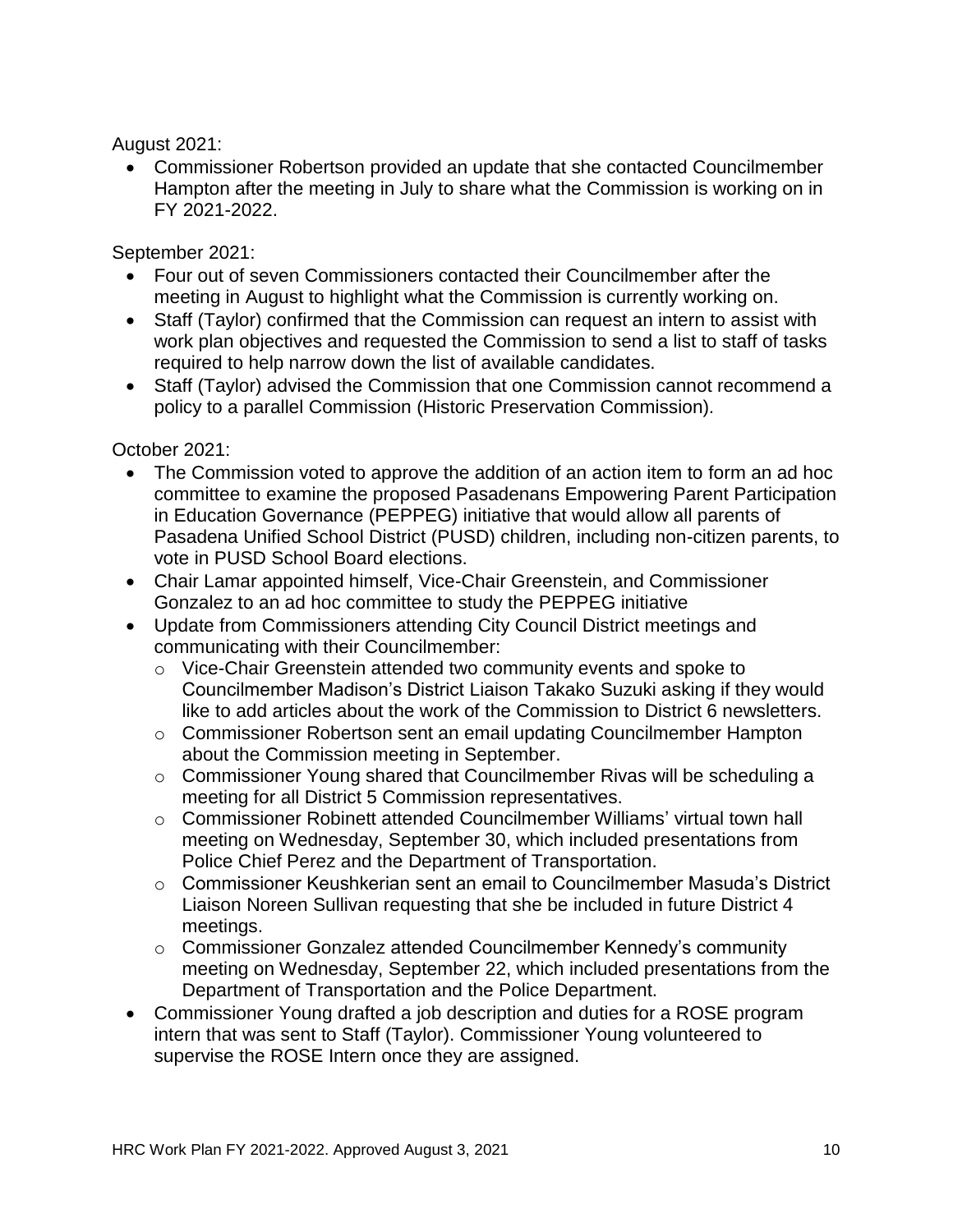- Commissioner Young requested the leads for Objective #2 (Public Forums) contact her with ideas of additional responsibilities that could be supported by the ROSE Intern.
- Staff (Taylor) hosted a meeting with Pasadena Heritage, who consulted with their Diversity, Equity, and Inclusivity Committee and will provide the names of three organizations they think should be involved with the development of the language for the new plaque. They are also recommending to potentially establish a panel of individuals with members from the Asian-American community to help provide feedback on the proposed language.

November 2021:

- The Commission unanimously approved a Resolution to be sent to the City Council recommending the proposed Pasadenans Empowering Parent Participation in Education Governance (PEPPEG) initiative that would allow all parents of Pasadena Unified School District (PUSD) children, including non-citizen parents, to vote in PUSD School Board elections.
- Staff (Taylor) shared the draft revised language for the Mills Place Plaque that will be agendized for the December meeting.
- Chair Lamar requested the Commission send feedback to staff (Taylor) about the revised plaque language with a deadline of Friday, November 19.
- Update from Commissioners attending City Council District meetings and communicating with their Councilmember:
	- o Chair Lamar spoke to Mayor Victor Gordo about the current work of the Commission when they attended the Community Meeting at Robinson Park on Thursday, October 28.
	- o Vice-Chair Greenstein informed Councilmember Madison's District Liaison Takako Suzuki that the Commission will be reviewing the draft letter of support of the PEPPEG initiative to expand voting rights to all parents of PUSD children, and the VIce-Chair also spoke to Councilmember Wilson about the Commission's District 7 vacancy.
	- o Commissioner Robertson emailed an update to Councilmember Hampton after the Commission meeting in October and shared that the Councilmember distributed a Halloween newsletter pertaining to safety that included a message about the recent gun violence.
	- o Commissioner Keushkerian met with Councilmember Masuda to discuss the work of the Commission and ongoing issues in District 4, and will also be attending the District 4 meeting on Tuesday, November 16.
	- o Commissioner Gonzalez attended the Emergency Community Meeting at Robinson Park on Thursday, October 28 to discuss the recent gun violence.

December 2021

• The Commission reviewed the new language for the Mills Place Plagues and Vice-Chair Greenstein volunteered to update the language for the Commission's review and approval at the next meeting in January 2022.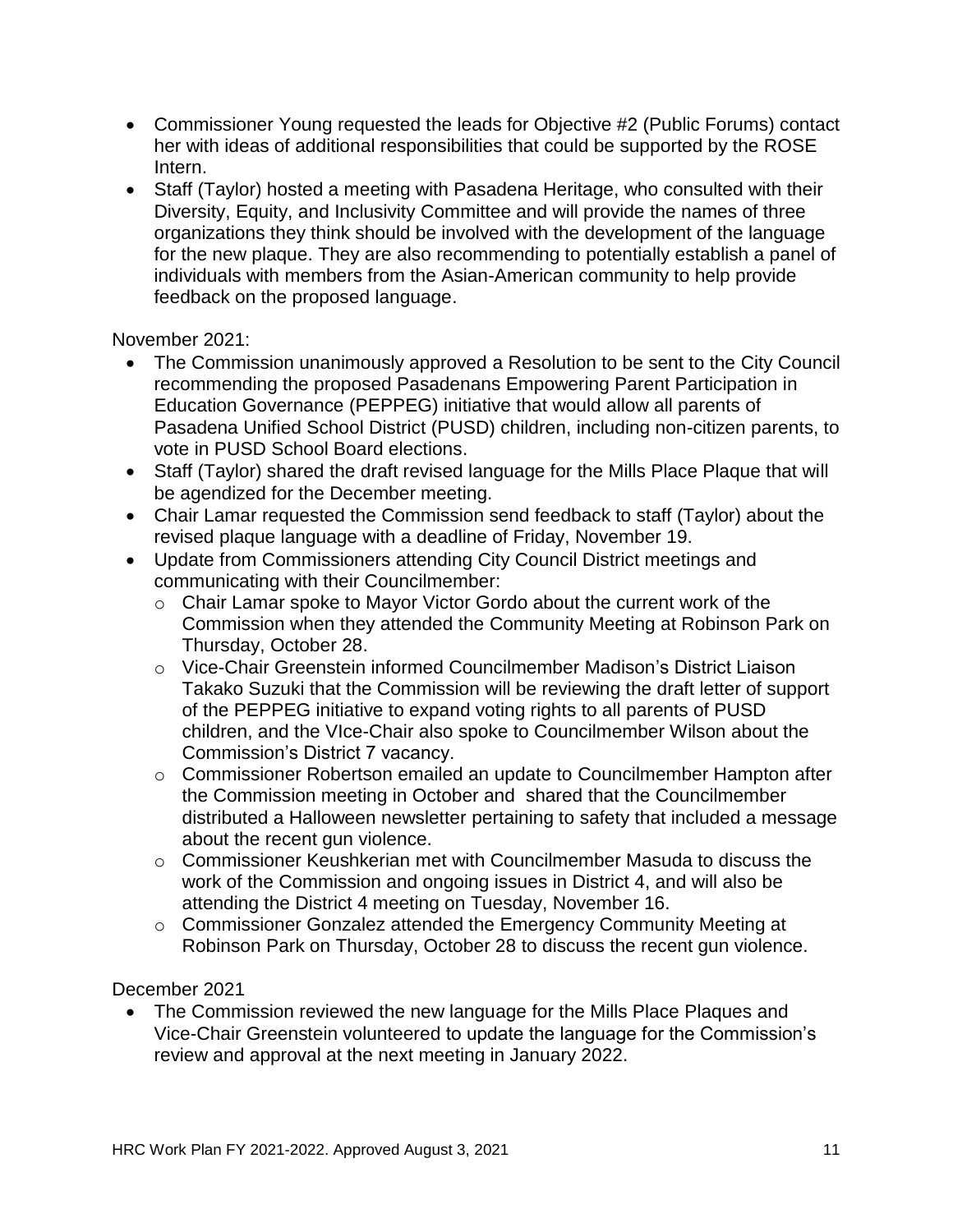- The Commission unanimously voted to approve Vice-Chair Greenstein representing the Commission at a City Council meeting in January 2022 to provide a public comment on matters of interest.
- Commissioner Young shared an update that the ROSE program intern (Sterling) is working to gather completed surveys about social media usage and engagement from City Councilmembers.
- Update from Commissioners attending City Council District meetings and communicating with their Councilmember:
	- o Chair Lamar attended the Mayor's appointed Commissioners meeting before the Mayor's Annual Holiday Tree Lighting Ceremony on Friday, December 3.
	- o Vice-Chair Greenstein spoke to Councilmember Williams about the District 2 vacancy and was informed that the seat should be filled by the next meeting in January.
	- o Commissioner Robertson provided an email update to Councilmember Hampton after the last meeting to share what the Commission is working on.
	- o Commissioner Gonzalez provided an email update to Councilmember Kennedy after the last meeting to inform him about the Commission's support of the PEPPEG initiative.
	- o Commissioner Young provided an email update to Councilmember Rivas after the last meeting summarizing what the Commission is working on.

January 2022:

- Update from Commissioners attending City Council District meetings and communicating with their Councilmember:
	- o Commissioner Robertson provided an email update to Councilmember Hampton after the last meeting to share what the Commission is working on.
	- o Commissioner Young spoke to Councilmember Rivas and provided an update of the Commission's work plan.
- Commissioner Young asked that each Commissioner share the social media usage survey link with their Councilmember.
- The Commission reviewed Vice-Chair Greenstein's talking points for the public comment she will be sharing at a City Council meeting in January regarding the current work of the Commission.
- Vice-Chair Greenstein reviewed the updated draft language for the Mills Place Plaque that was discussed at the Commission's meeting in December and suggested putting a new plaque, with a QR code, next to the original that corrects the historical inaccuracies.
- Vice-Chair Greenstein requested that staff provide the Commission with the list of stakeholders who provided input on the updated plaque language.
- Staff (Williams) clarified that the final plaque language recommended by the Commission may be altered during review by City staff and that the City will fund the cost of the new plaques.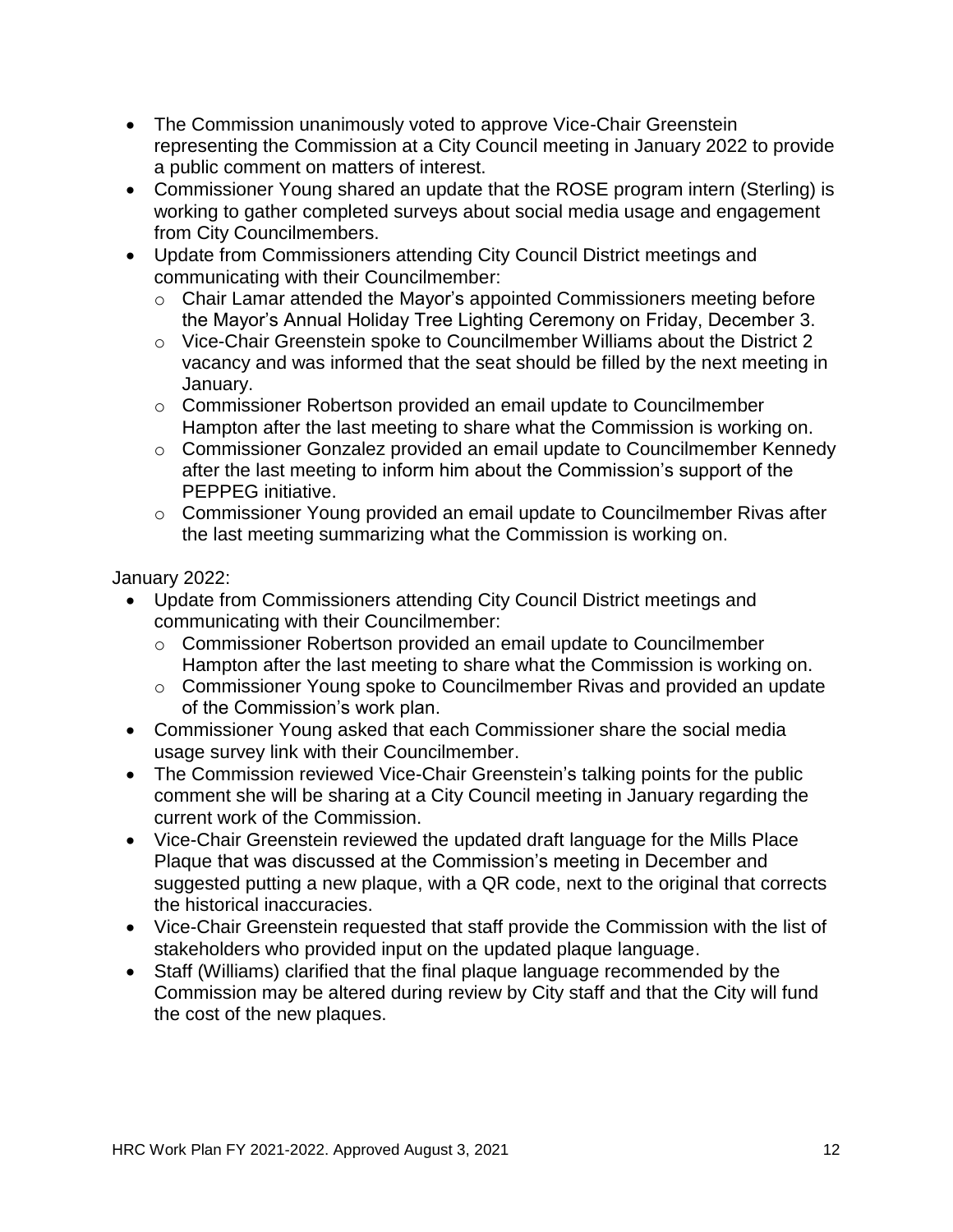February 2022:

- Vice-Chair Greenstein provided an update on behalf of Commissioner Young that Kaz Doi was invited to present to the Commission at the March meeting.
- Vice-Chair Greenstein reported that Councilmembers from Districts 1, 4, and 5 have completed the social media usage survey. Districts 2, 3, and 7 are in communication with the ROSE program intern (Sterling) to complete the survey.
- Update from Commissioners attending City Council District meetings and communicating with their Councilmember:
	- o Vice-Chair Greenstein contacted Councilmember Madison's District Liaison about adding the PEPPEG resolution to a future City Council agenda.
	- o Commissioner Robertson contacted Councilmember Hampton after the last meeting to share what the Commission is working on, and also shared that he will be sending out information about Black History Month and 2022 Lunar New Year via Facebook and Instagram.
	- o Commissioner Gonzalez contacted Councilmember Kennedy to inquire if the City Council had received the PEPPEG resolution.
- The Commission requested that staff send a copy of the final signed PEPPEG resolution to the Commission. Staff (Williams) will also follow-up with the City Clerk's Office about the status of the PEPPEG resolution being added to the City Council agenda.

March 2022:

- Commissioner Young shared that City Council Districts 2, 3, and 7 have not yet submitted the social media usage survey.
- Staff (Osborne) shared that staff was contacted by the City's Public Information Officer, who would like to understand the purpose of the survey, and asked the ad hoc committee to contact the Public Information Office directly.
- Vice-Chair Greenstein shared that the Commission will be reviewing the updated language for the Mills Place Plaques at the next meeting in April and proposed adding a QR code for people to be able to read about the history of the location.
- Chair Lamar informed the Commission that Mayor Gordo forwarded the PEPPEG resolution to the Pasadena Unified School District Board of Education. There is no further action needed from the Commission.
- Update from Commissioners attending City Council District meetings and communicating with their Councilmember:
	- o Vice-Chair Greenstein shared she followed up with the Office of the Mayor and City Council about the PEPPEG resolution and completing the social media usage survey.
	- o Commissioner Robertson contacted Councilmember Hampton after the February meeting to provide an update about the work of the Commission and shared he is interested in how the City handles the reporting of hate crimes. Commissioner Robertson asked staff for an update about the police investigation of the distribution of the anti-Semitic flyers, and for information on how the Pasadena Police Department identifies hate crimes in the community briefs.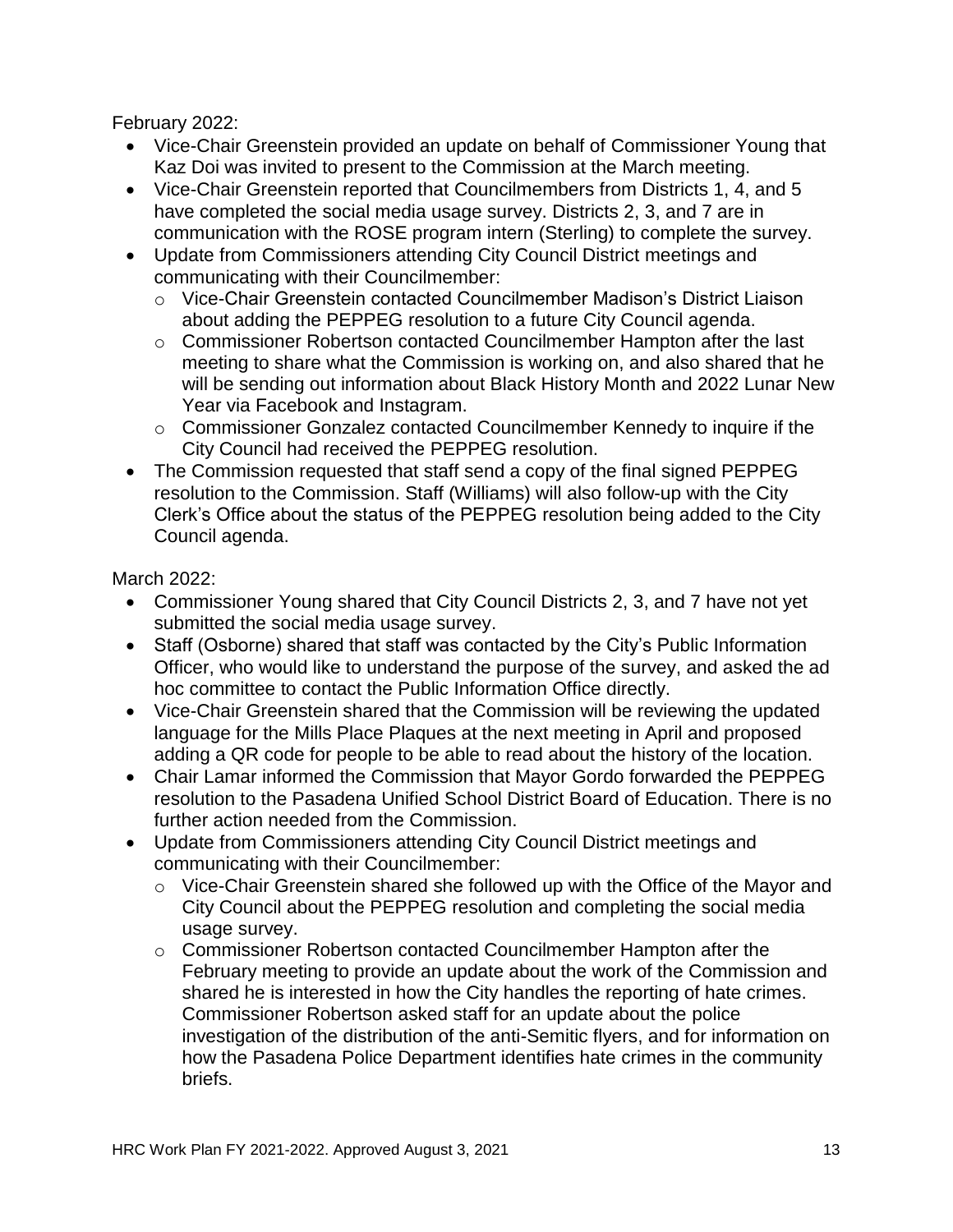- Staff (Osborne) clarified that staff can inquire about receiving information about hate crimes if the Commission is interested, and that there is no update that can be publically shared about the distribution of the anti-Semitic flyers.
- o Commissioner Keushkerian sent an update to Councilmember Masuda's office after the last meeting in February.

## April 2022:

- Commissioner Young shared a spreadsheet of responses to the social media usage survey and summarized that Councilmembers prioritize using district newsletters instead of social media to share information.
- Staff (Cantero-More) recommended the ROSE program intern (Sterling) look at Councilmembers' Facebook accounts to see how many posts are made weekly and the number of followers in order to gather more information regarding social media usage.
- Commission Young provided an update that she and the ROSE intern (Sterling) are working on creating a survey to ask youth in the community about their needs.
- Commissioners provided an update regarding attendance at City Council District meetings and communicating with their Councilmember:
	- o Vice-Chair Greenstein spoke to Councilmember Madison's District Liaison about the PEPPEG initiative.
	- $\circ$  Commissioner Robertson contacted Councilmember Hampton after the March meeting to provide an update about the work of the Commission.
- The Commission unanimously voted to accept the new language for the Mills Place Plaque, which included modifications read by Vice-Chair Greenstein that were sent by Pasadena Heritage, and with the stipulation that the approved language be presented to the Chinese Historical Society of Southern California, the Chinese American Museum, and other Asian American organizations for review.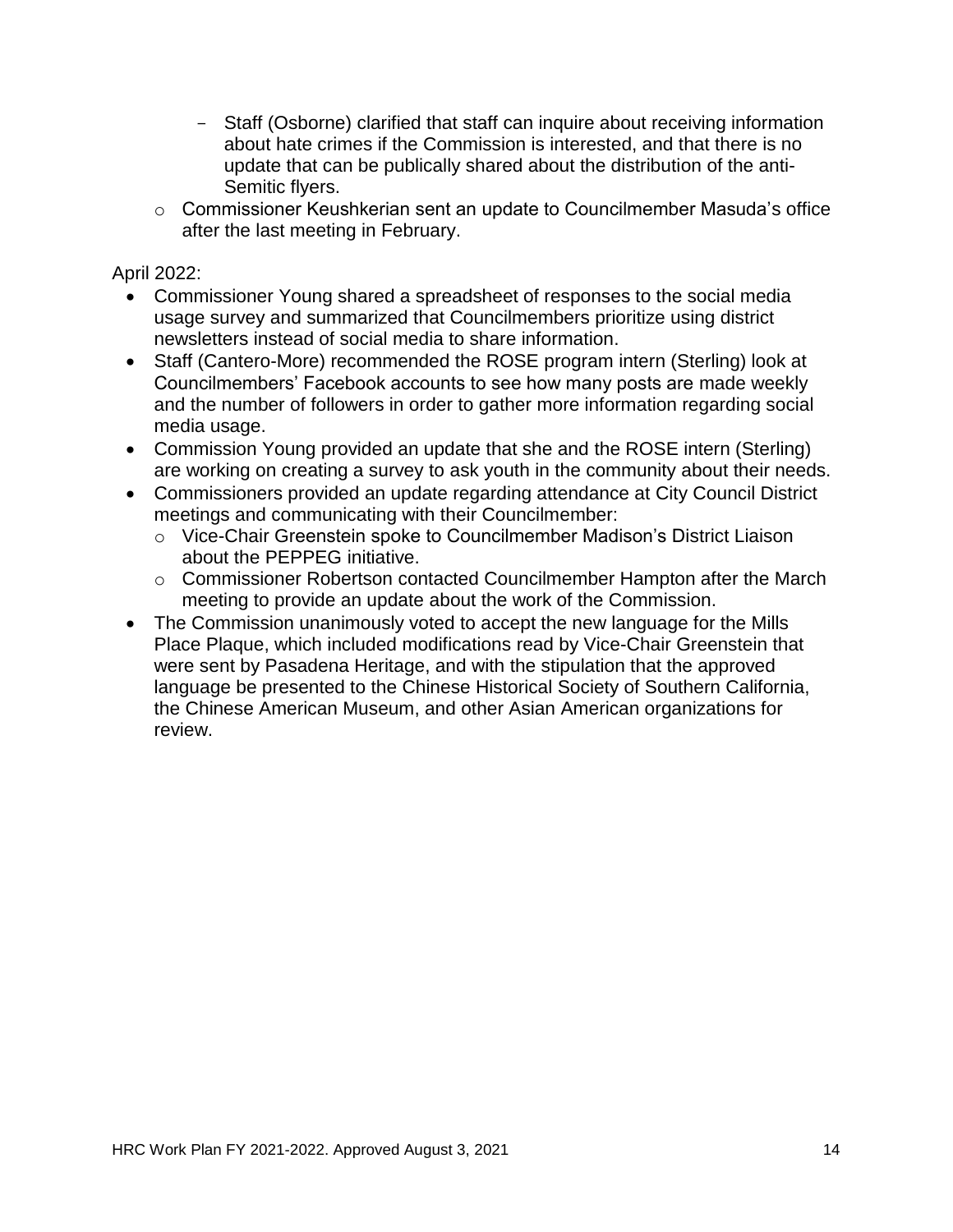# **Objective #2 – Public Forums**

<span id="page-14-0"></span>To present public forums, panels, and programs on issues that affect human relations in the City of Pasadena.

Commissioners: Lamar, Robertson, Horton

### **Action Items:**

- Support programs that highlight the principles of Martin Luther King Jr.
- Collaborate with the Martin Luther King Community Coalition on their Annual Essay and Art Contest **(Completed January 2022)**
- Investigate alternatives to in-person forums, panels, and programs.
- Design, solicit, and evaluate a Human Relations Commission Community Focus **Group**

### **Work Plan Updates:**

July 2021:

• The Commission worked on defining action items for the public forums work plan objective.

August 2021:

 The Commission received a presentation from Pasadena Water and Power about the planning process and best practices for their annual "Water is Life" Student Art Contest before discussing ways to change the format for the Multimedia High School Contest in an effort to conduct outreach, collaborate with local organizations, and receive more submissions.

September 2021:

• No update provided.

October 2021:

- The Commission received a presentation from the Martin Luther King Community Coalition about their annual essay and art contest, and the Commission expressed their desire to support the coalition with the annual contest.
- The Public Forums ad hoc committee will schedule a meeting to discuss the possibility of hosting a virtual public forum to discuss the Mills Place Plaque.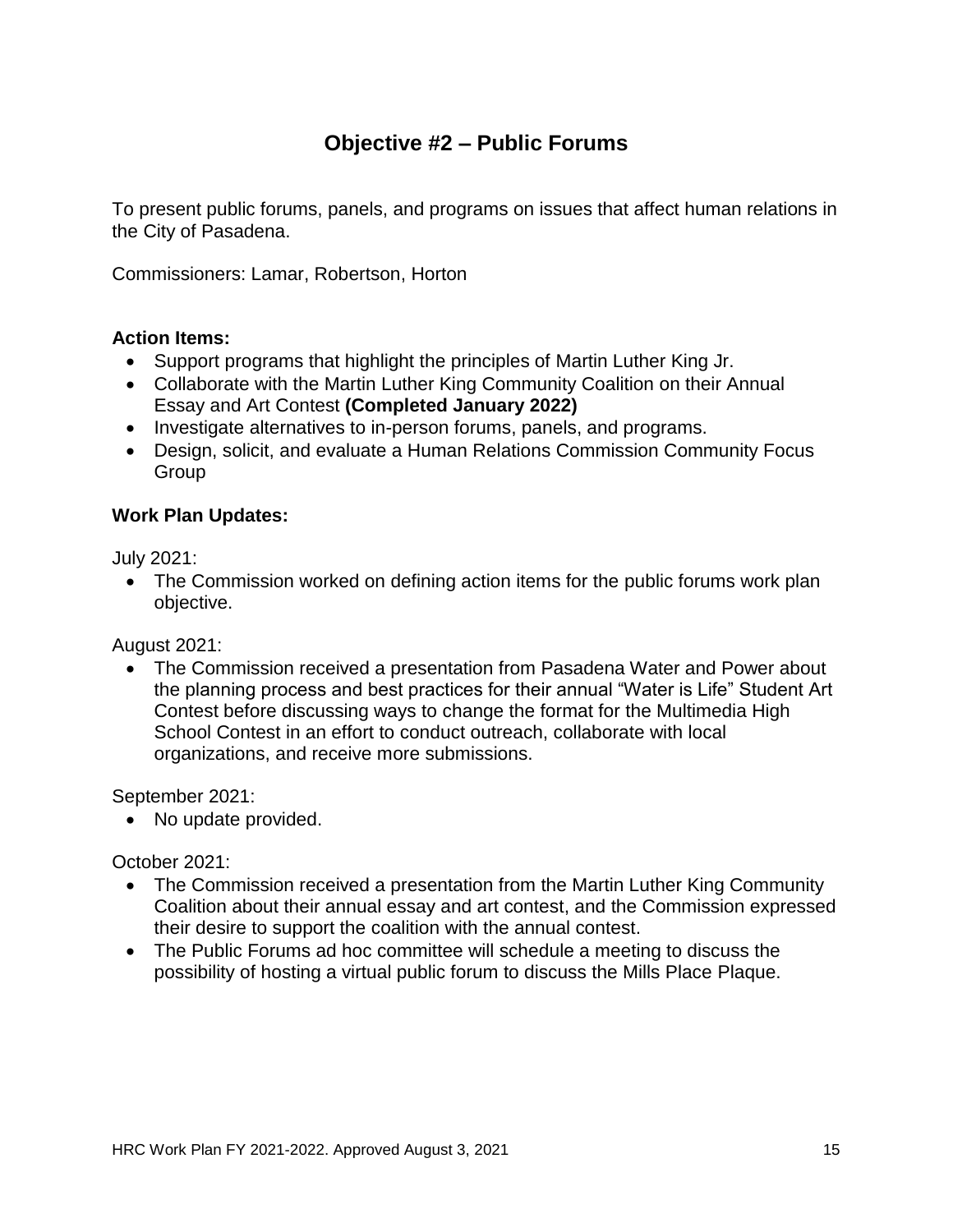November 2021:

- The Commission unanimously approved collaborating with the Martin Luther King Community Coalition on their Annual Essay and Art Contest in 2022.
- Commissioner Robertson will contact the Martin Luther King Community Coalition to discuss next steps and the timeline for the Commission to support their Annual Essay and Art Contest.
- Chair Lamar asked staff to provide information about the scholarship money that was previously donated by the Pasadena After Hours Rotary Club.

December 2021

- The Commission discussed collaborating with the Martin Luther King Community Coalition on their Annual Essay and Art Contest with Commissioners Robertson, Greenstein, Gonzalez, and Keushkerian (alternate) volunteering to join the contest Judging Committee.
- The Commission discussed honoring the awardees for the 2020 Human Relations Commission Annual Awards that did not receive the award in 2020 due to the COVID-19 pandemic.
- The Commission unanimously voted to move the action item related to the Human Relations Commission Community Survey to objective #2 (Collaborations) and updating the language to read "focus group" instead of "survey".
- Commissioner Shirmohammadi spoke to former Chair Nat Nehdar, who requested the Commission's involvement and presence at the Rekindling the Light of Peace event.
- Chair Lamar spoke to former Chair Nat Nehdar and advised that the Commission is not in a position at this moment to lead the Rekindling the Light of Peace event, but will be able to support the event.

January 2022:

- Chair Lamar requested the Public Forums ad hoc committee begin discussing hosting an educational public forum about combatting disinformation.
- The Commission unanimously voted to approve their support for the Martin Luther King Community Coalition's Rekindling the Light of Peace event in principle.
- Commissioner Robertson volunteered to write a letter of support of the Rekindling the Light of Peace event and send it to Chair Lamar and staff for review.
- The essay and art contest Judging Committee (Greensetin, Robertson, Gonzalez) reviewed approximately 300 contest submissions, and assisted with selecting winners who will be recognized by the Martin Luther King Community Coalition on Monday, January 17.
- The Commission voted to approve donating \$375.00 to the Martin Luther King Community Coalition to help fund the prizes for the essay and art contest winners.
- Commissioner Robertson volunteered to accept the invitation from the Martin Luther King Community Coalition to assist in announcing the contest winners during the virtual Martin Luther King Holiday Program on Monday, January 17.
- As part of the monthly work plan update for this objective, the Commission voted to mark as completed the action item to "Collaborate with the Martin Luther King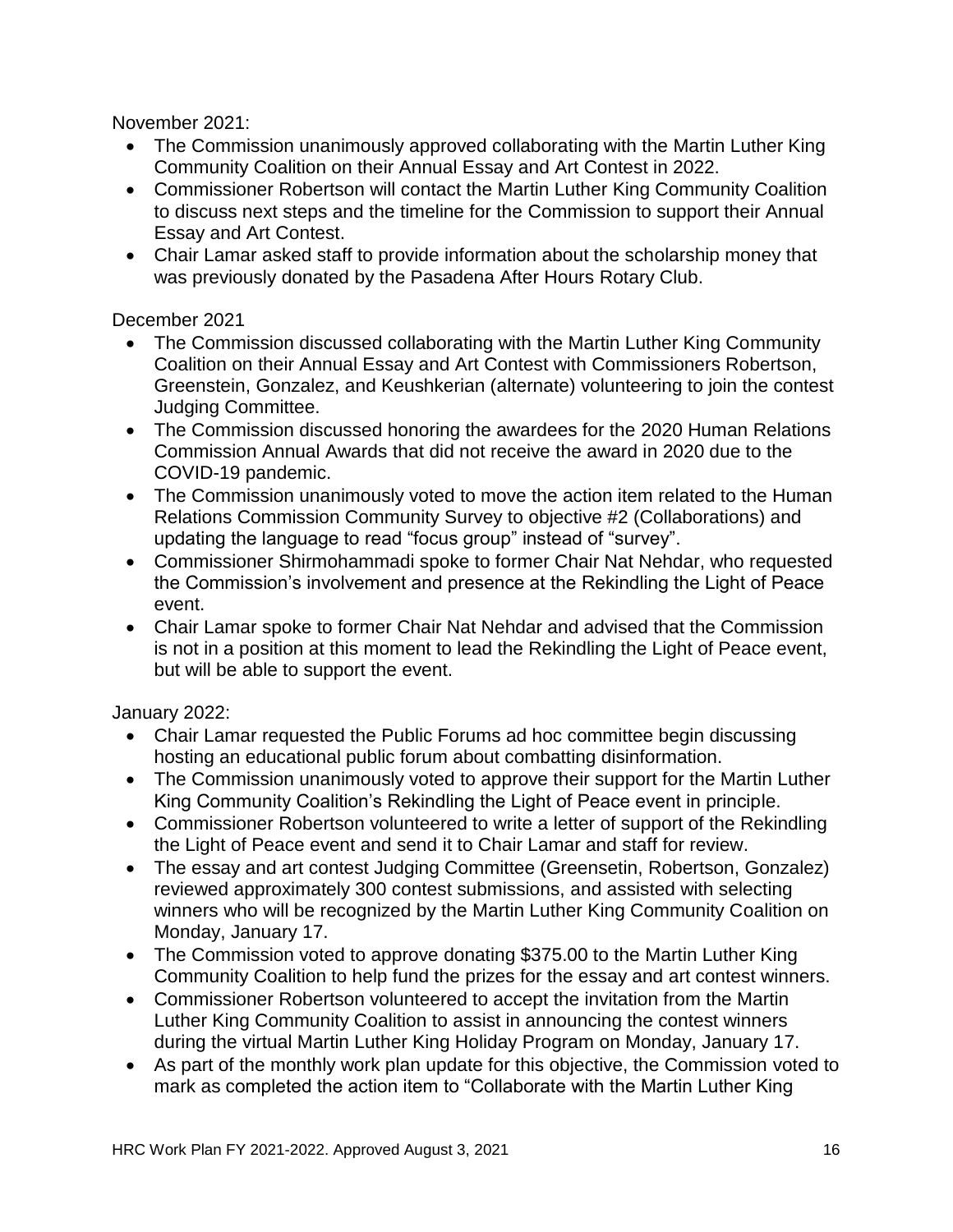Community Coalition" and to also remove the action item to "Sponsor a Multimedia High School Contest."

 Chair Lamar appointed Commissioner Horton to the Public Forums work plan objective ad hoc committee.

February 2022:

- Staff (Williams) shared information about the process of requesting a check from the Pasadena Recreation and Parks Foundation to the Martin Luther King Community Coalition.
- Commissioner Gonzalez volunteered to draft a letter explaining the purpose of fundraising for the Human Relations Commission to share at the March meeting.

March 2022:

- Commissioners Lamar and Young met to discuss the ROSE program intern (Sterling) and developing in a survey to ask teenagers and youth if they are receiving the services they desire in Pasadena, and hosting a public forum in the future about what teenagers and young people would like to see in the City.
- Staff (Osborne) recommended Chair Lamar contact local non-profit organizations to verify if they are also working on a survey related to youth.

April 2022:

- The Commission unanimously voted to cancel the Human Relations Commission Annual Awards Ceremony and remove it as an action item on the work plan objective.
- Staff (Osborne) provided clarification that organizations interested in donating to the MLK Coalition can donate directly to the Pasadena Recreation and Parks Foundation instead of the Commission conducting fundraising.
- Staff (Osborne) recommended the Commission review the Parks, Recreation and Community Services Department (PRCS) Event Proposal Form and submit to the department for consideration of future events.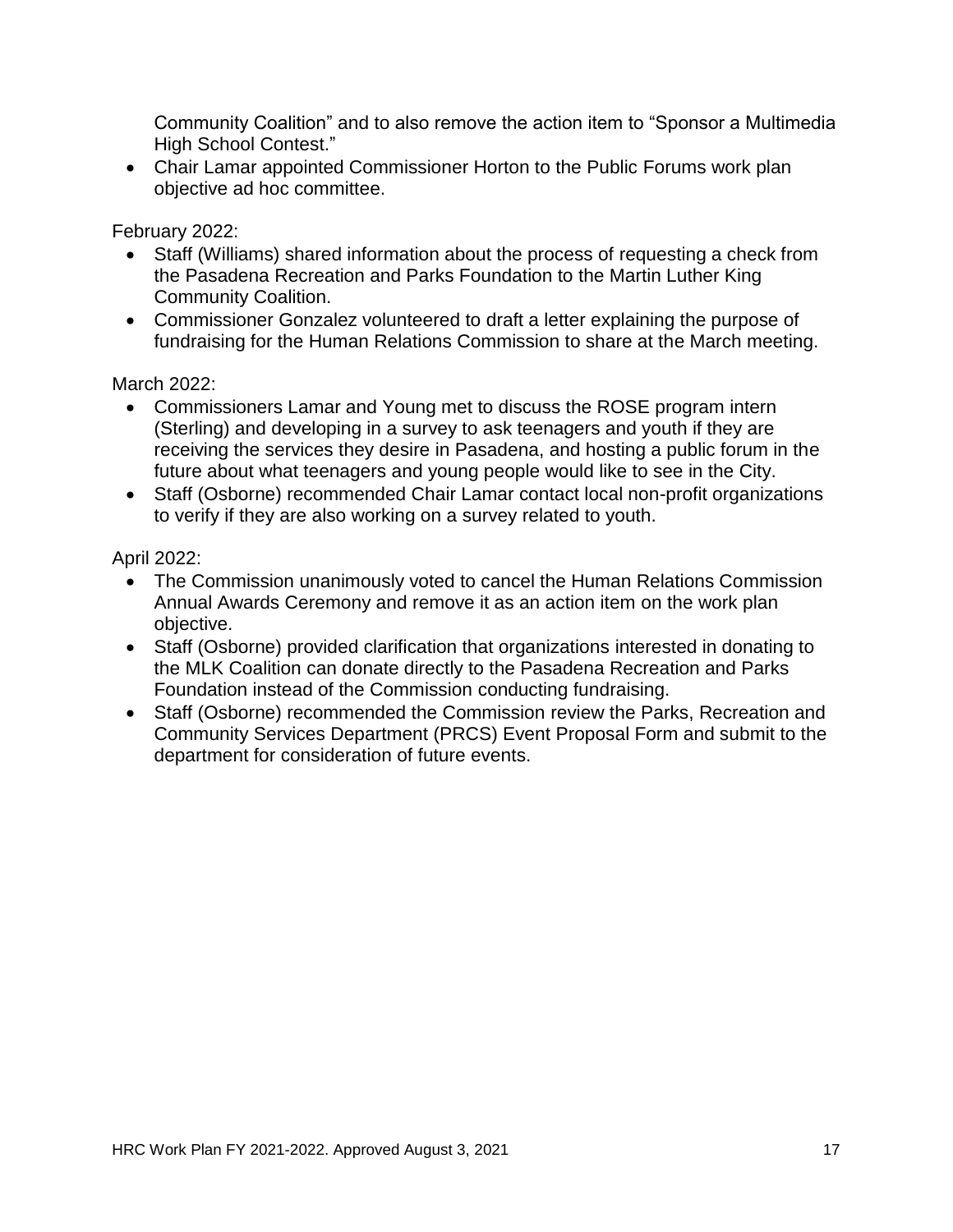# **Objective #3 – Collaborations**

<span id="page-17-0"></span>To identify and bring attention to collaborations existing within the City of Pasadena that provide assistance to private persons and groups, and/or promote goodwill and better relations among all people.

Commissioners: Young, Greenstein, Horton

### **Action Items:**

- Identify local collaborations that support the Human Relations Commission's objectives.
- Create a presentation calendar for FY 2021-2022 to better engage community organizations towards achieving Human Relations Commission action items.

## **Work Plan Updates:**

July 2021:

• The Commission worked on defining action items for the collaborations work plan objective.

August 2021:

• The Commission voted to approve the work plan for FY 2021-2022.

September 2021:

- Commissioner Young created a spreadsheet of local community organizations representing different minority groups, such as those that focus on disenfranchised populations, and special interests that the Commission can begin to contact to schedule presentations and will send the document to Staff (Taylor).
- Staff (Taylor) communicated with Pasadena Heritage about collaborating with the Commission on the updated language of the Mills Place Plaques.

### October 2021:

- The Commission received a presentation from the We Must Breathe Advisory Committee about their purpose.
- Commissioner Young is in communication with the Western Justice Center in Pasadena to schedule a presentation for November meeting. Their mission statement is to "empower people to strengthen their communities by growing the conflict resolution skills and capacity of youth, educators, schools, and community partners."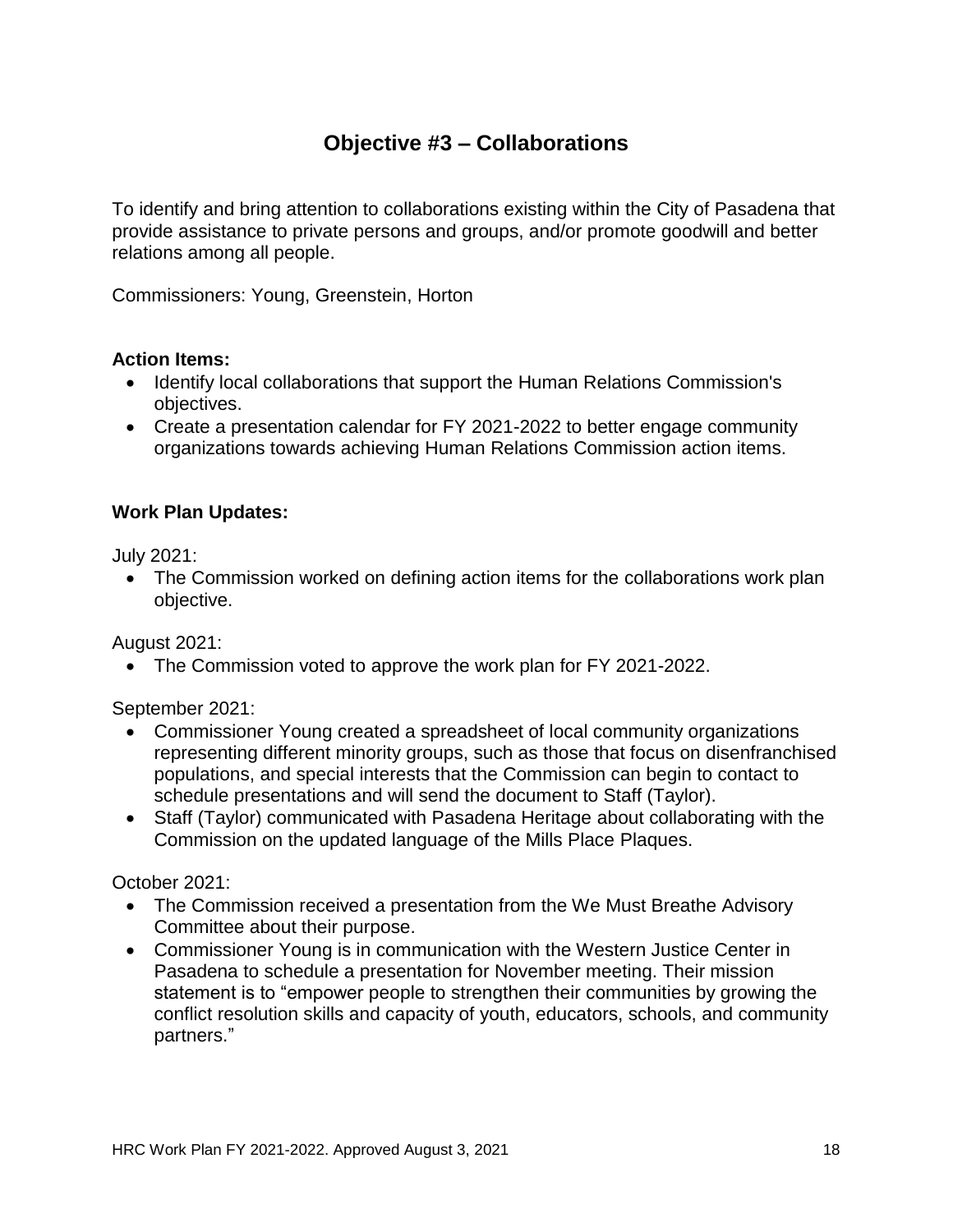November 2021:

- Commissioner Young is scheduled to meet with a representative from the Western Justice Center on Friday, November 5 to confirm their presentation at the Commission meeting in December to discuss the programs they offer.
- Commissioner Young is working with ROSE program intern (Sterling) to identify additional collaborations with local community-based organizations in order to understand their priorities, and will contact Danny Parker (We Must Breathe Advisory Committee) to discuss best practices for diversity, equity, and inclusion.

#### December 2021

 Commissioner Young spoke to Danny Parker (We Must Breathe Advisory Committee) about a possible future collaboration and encouraged Commissioners to read a section of the Committee's report regarding the Business Committee for Racial Equity Objective.

#### January 2022:

 The Commission discussed methods to collaborate with the We Must Breathe Advisory Committee and possibly adding a work plan objective to collaborate with the group.

### February 2022:

- The Commission received a presentation from Pasadena Heritage about Pasadena's first African American owned hotel (The Hotel Carver).
- Vice-Chair Greenstein shared that the ROSE program intern (Sterling) drafted a list of organizations for the Commission to contact about possible future collaborations.

### March 2022:

- Chair Lamar appointed Commissioner Horton to the Collaborations ad hoc committee.
- Commissioner Horton requested staff contact the Los Angeles County Registrar's Office to schedule a future presentation about election misinformation. Staff (Osborne) asked Commissioner Horton to provide clarification about the topic of the presentation to share at the next regular meeting in April.

### April 2022:

- Commissioner Young provided information about a scheduled meeting with Elissa Barrett (Executive Director, Western Justice Center) on Friday, April 8 to discuss a possible collaboration with Pasadena for "LA vs Hate Week 2022", or other collaborations. She also suggested scheduling a future presentation to the Commission.
- Commissioner Young shared that the ROSE program intern (Sterling) is compiling a list of potential local organizations to collaborate with in the future.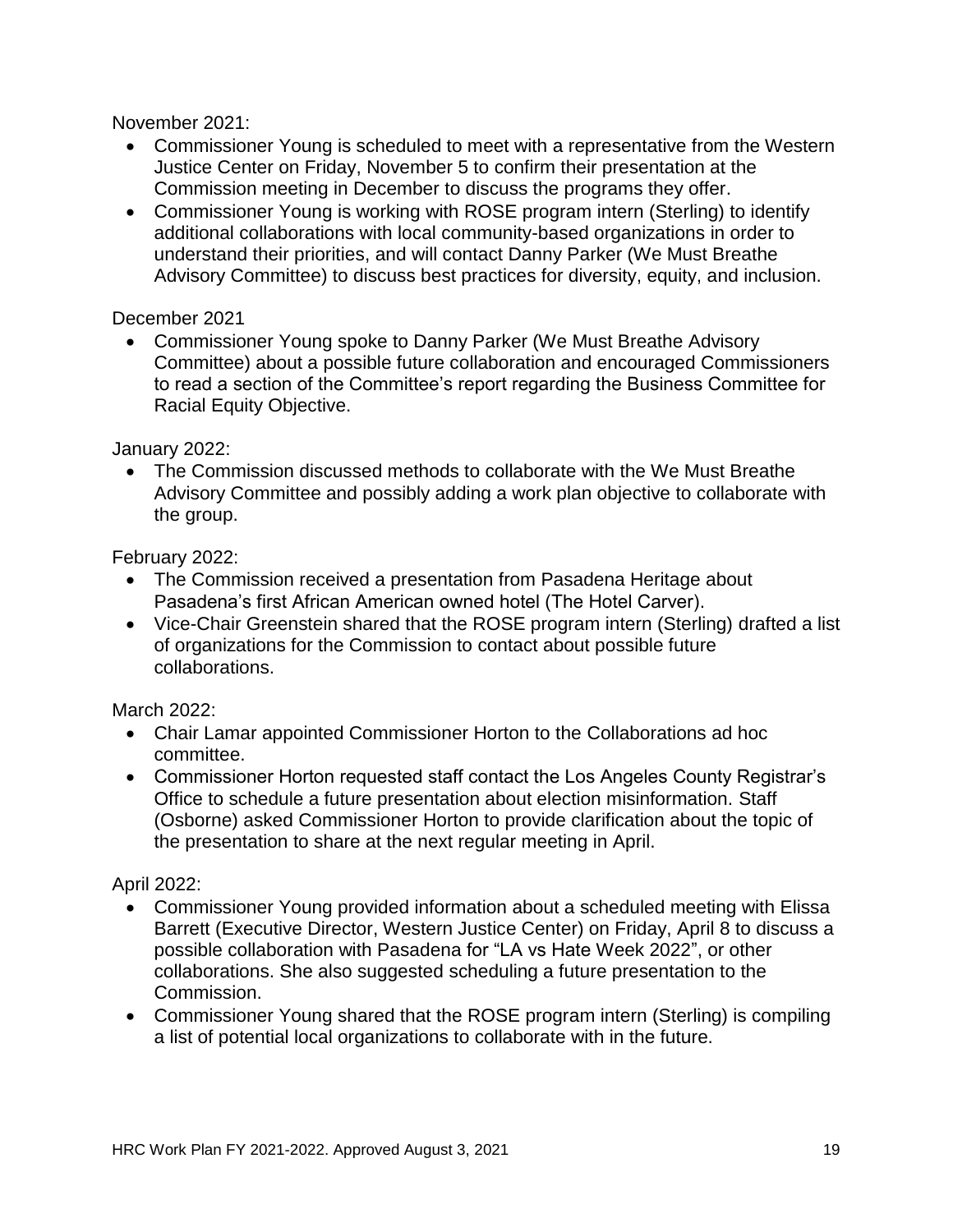## Human Relations Commission

## Presentation Calendar FY 2021-2022

(Updated 4/18/22)

To be scheduled:

- Presentation from the Anti-Defamation League of Los Angeles
- Presentation from the Western Justice Center about their mission and purpose
- Cultural Signage Project for 10 W. Walnut (Parsons Project) Mark Workman (LPC West)

August 2021:

• Presentation regarding Pasadena Water and Power's approach to organizing their annual "Water is Life" Student Art Contest – Renae Plave (Events and Education Coordinator, Pasadena Water and Power)

September 2021: No presentation scheduled

October 2021:

- Presentation from the We Must Breathe Advisory Committee regarding their purpose and collaborative opportunities – Danny Parker (Economic Subcommittee Co-Chair and Health Subcommittee member)
- Presentation from the Martin Luther King Community Coalition regarding their annual essay and art contest – Jacqueline Jacobs (President)

November 2021: No presentation scheduled

December 2021: No presentation scheduled

January 2022: No presentation scheduled

February 2022:

• Presentation from Pasadena Heritage on Pasadena's first African American owned hotel (The Hotel Carver) – David Nufer (Pasadena Heritage Volunteer)

March 2022:

• Presentation from Special Service for Groups about the "LA vs Hate" campaign – Rick Eng (Program Manager)\*

April 2022:

• No presentation scheduled

May 2022:

- Presentation from the Pasadena Police Department about reporting hate crimes Lt. Javier Aguilar
- Presentation about the role of the City's Public Information Office Lisa Derderian (Public Information Officer)